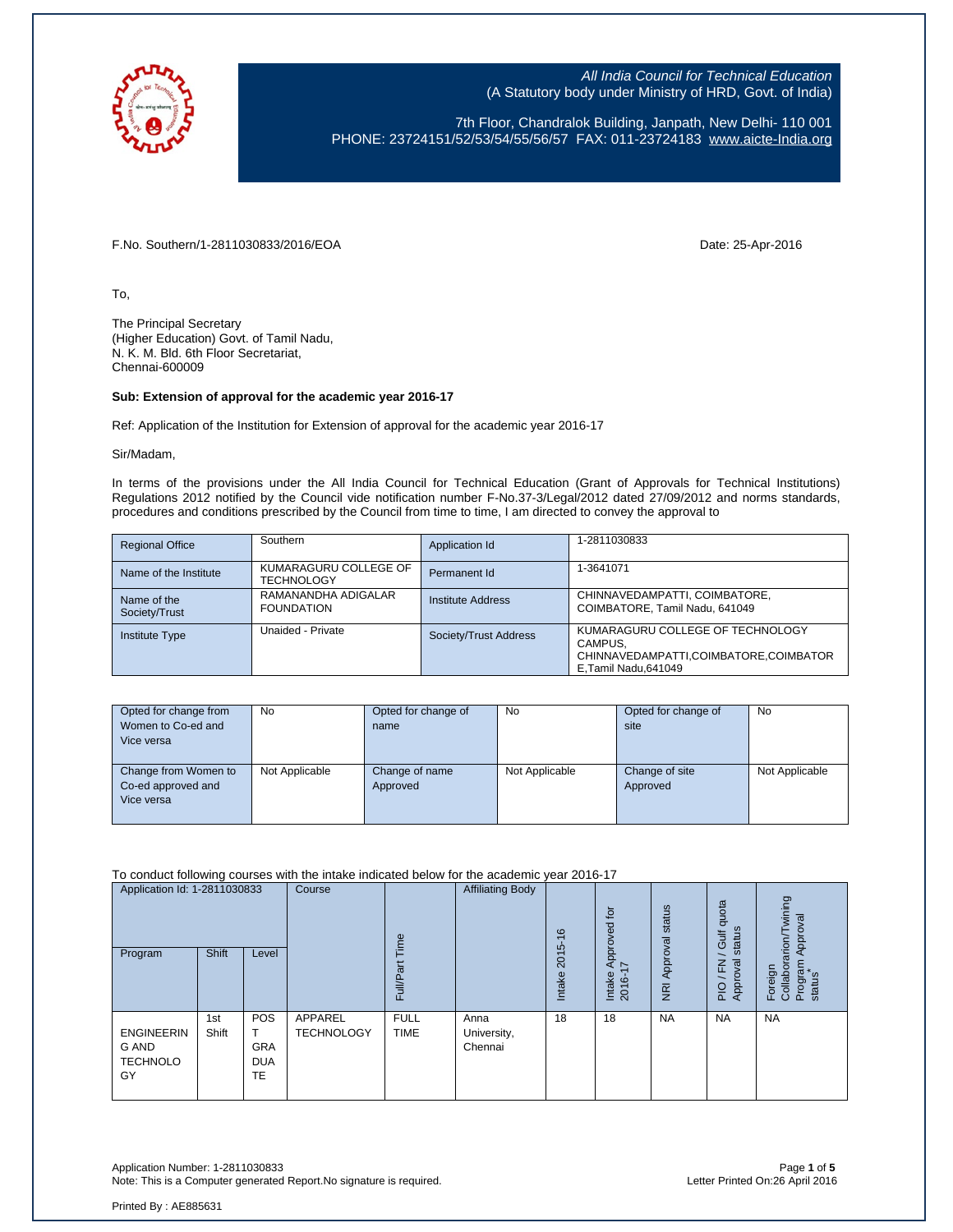

7th Floor, Chandralok Building, Janpath, New Delhi- 110 001 PHONE: 23724151/52/53/54/55/56/57 FAX: 011-23724183 [www.aicte-India.org](http://www.aicte-india.org/)

| <b>ENGINEERIN</b><br><b>G AND</b><br><b>TECHNOLO</b><br>GY | 1st<br>Shift | POS<br>т<br>GRA<br><b>DUA</b><br><b>TE</b>  | <b>APPLIED</b><br><b>ELECTRONICS</b>                                    | <b>FULL</b><br><b>TIME</b> | Anna<br>University,<br>Chennai | 18 | 18 | <b>NA</b> | <b>NA</b> | <b>NA</b> |
|------------------------------------------------------------|--------------|---------------------------------------------|-------------------------------------------------------------------------|----------------------------|--------------------------------|----|----|-----------|-----------|-----------|
| <b>ENGINEERIN</b><br><b>G AND</b><br><b>TECHNOLO</b><br>GY | 1st<br>Shift | POS<br>T<br>GRA<br><b>DUA</b><br><b>TE</b>  | <b>BIOTECHNOLO</b><br>GY                                                | <b>FULL</b><br><b>TIME</b> | Anna<br>University,<br>Chennai | 18 | 18 | <b>NA</b> | <b>NA</b> | <b>NA</b> |
| <b>ENGINEERIN</b><br><b>G AND</b><br><b>TECHNOLO</b><br>GY | 1st<br>Shift | POS<br>T.<br>GRA<br><b>DUA</b><br><b>TE</b> | <b>COMMUNICATI</b><br>ON SYSTEMS                                        | <b>FULL</b><br><b>TIME</b> | Anna<br>University,<br>Chennai | 24 | 24 | <b>NA</b> | <b>NA</b> | <b>NA</b> |
| <b>ENGINEERIN</b><br><b>G AND</b><br><b>TECHNOLO</b><br>GY | 1st<br>Shift | POS<br>T<br>GRA<br><b>DUA</b><br><b>TE</b>  | <b>COMPUTER</b><br>AIDED DESIGN<br><b>AND</b><br><b>MANUFACTUR</b><br>Е | <b>FULL</b><br><b>TIME</b> | Anna<br>University,<br>Chennai | 18 | 18 | <b>NA</b> | <b>NA</b> | <b>NA</b> |
| <b>ENGINEERIN</b><br><b>G AND</b><br><b>TECHNOLO</b><br>GY | 1st<br>Shift | POS<br>T<br>GRA<br><b>DUA</b><br><b>TE</b>  | <b>COMPUTER</b><br><b>SCIENCE AND</b><br><b>ENGINEERING</b>             | <b>FULL</b><br><b>TIME</b> | Anna<br>University,<br>Chennai | 24 | 24 | <b>NA</b> | <b>NA</b> | <b>NA</b> |
| <b>ENGINEERIN</b><br><b>G AND</b><br><b>TECHNOLO</b><br>GY | 1st<br>Shift | POS<br>T<br>GRA<br><b>DUA</b><br>TE         | <b>EMBEDDED</b><br><b>SYSTEMS</b><br><b>TECHNOLOGIE</b><br>S            | <b>FULL</b><br>TIME        | Anna<br>University,<br>Chennai | 18 | 18 | <b>NA</b> | <b>NA</b> | <b>NA</b> |
| <b>ENGINEERIN</b><br><b>G AND</b><br><b>TECHNOLO</b><br>GY | 1st<br>Shift | POS<br>T<br>GRA<br><b>DUA</b><br><b>TE</b>  | <b>ENERGY</b><br><b>ENGINEERING</b>                                     | <b>FULL</b><br><b>TIME</b> | Anna<br>University,<br>Chennai | 18 | 18 | <b>NA</b> | <b>NA</b> | <b>NA</b> |
| <b>ENGINEERIN</b><br><b>G AND</b><br><b>TECHNOLO</b><br>GY | 1st<br>Shift | POS<br>T<br>GRA<br><b>DUA</b><br>TE         | <b>INDUSTRIAL</b><br><b>ENGINEERING</b>                                 | <b>FULL</b><br>TIME        | Anna<br>University,<br>Chennai | 18 | 18 | <b>NA</b> | <b>NA</b> | <b>NA</b> |
| <b>ENGINEERIN</b><br>G AND<br><b>TECHNOLO</b><br>GY        | 1st<br>Shift | POS<br>Τ<br>GRA<br><b>DUA</b><br><b>TE</b>  | <b>POWER</b><br><b>ELECTRONICS</b><br>AND DRIVES                        | <b>FULL</b><br><b>TIME</b> | Anna<br>University,<br>Chennai | 18 | 18 | <b>NA</b> | <b>NA</b> | <b>NA</b> |
| <b>ENGINEERIN</b><br>G AND<br><b>TECHNOLO</b><br>GY        | 1st<br>Shift | POS<br>T<br>GRA<br><b>DUA</b><br>TE.        | <b>STRUCTURAL</b><br><b>ENGINEERING</b>                                 | <b>FULL</b><br><b>TIME</b> | Anna<br>University,<br>Chennai | 18 | 18 | <b>NA</b> | <b>NA</b> | <b>NA</b> |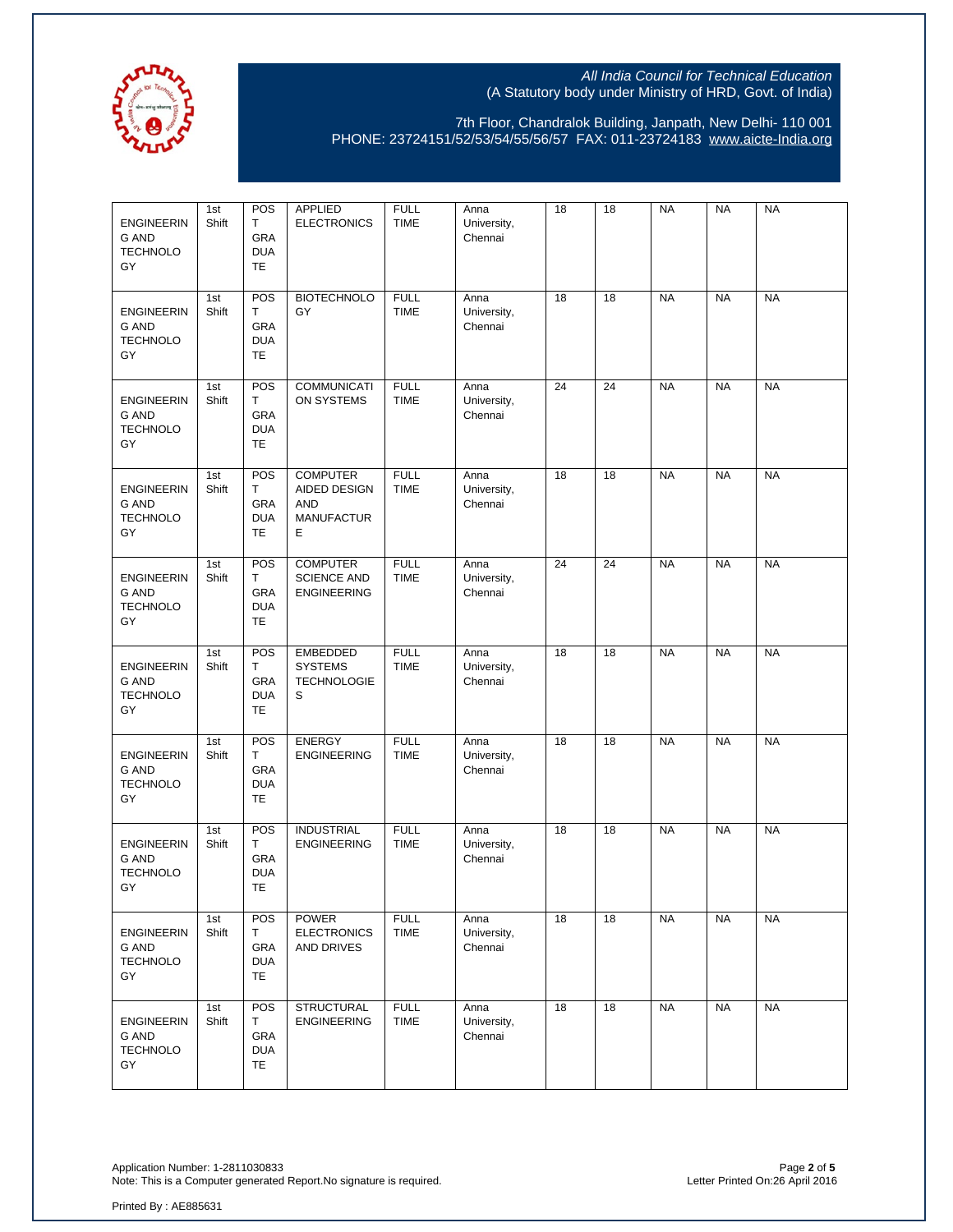

7th Floor, Chandralok Building, Janpath, New Delhi- 110 001 PHONE: 23724151/52/53/54/55/56/57 FAX: 011-23724183 [www.aicte-India.org](http://www.aicte-india.org/)

| <b>ENGINEERIN</b><br><b>G AND</b><br><b>TECHNOLO</b><br>GY | 1st<br>Shift | POS<br>Т<br>GRA<br><b>DUA</b><br><b>TE</b>          | <b>TEXTILE</b><br><b>TECHNOLOGY</b>                                                        | <b>FULL</b><br><b>TIME</b> | Anna<br>University,<br>Chennai | 18  | 18  | <b>NA</b> | <b>NA</b> | <b>NA</b> |
|------------------------------------------------------------|--------------|-----------------------------------------------------|--------------------------------------------------------------------------------------------|----------------------------|--------------------------------|-----|-----|-----------|-----------|-----------|
| <b>ENGINEERIN</b><br><b>G AND</b><br><b>TECHNOLO</b><br>GY | 1st<br>Shift | <b>UND</b><br>ER<br>GRA<br><b>DUA</b><br>TE         | <b>AERONAUTICA</b><br>L<br><b>ENGINEERING</b>                                              | <b>FULL</b><br><b>TIME</b> | Anna<br>University,<br>Chennai | 60  | 60  | <b>NA</b> | <b>NA</b> | <b>NA</b> |
| <b>ENGINEERIN</b><br><b>G AND</b><br><b>TECHNOLO</b><br>GY | 1st<br>Shift | <b>UND</b><br>ER<br>GRA<br><b>DUA</b><br><b>TE</b>  | <b>AUTOMOBILE</b><br><b>ENGINEERING</b>                                                    | <b>FULL</b><br><b>TIME</b> | Anna<br>University,<br>Chennai | 60  | 60  | <b>NA</b> | <b>NA</b> | <b>NA</b> |
| <b>ENGINEERIN</b><br><b>G AND</b><br><b>TECHNOLO</b><br>GY | 1st<br>Shift | <b>UND</b><br>ER<br>GRA<br><b>DUA</b><br>TE         | <b>BIOTECHNOLO</b><br>GY                                                                   | <b>FULL</b><br><b>TIME</b> | Anna<br>University,<br>Chennai | 60  | 60  | <b>NA</b> | <b>NA</b> | <b>NA</b> |
| <b>ENGINEERIN</b><br><b>G AND</b><br><b>TECHNOLO</b><br>GY | 1st<br>Shift | <b>UND</b><br>ER<br>GRA<br><b>DUA</b><br><b>TE</b>  | <b>CIVIL</b><br><b>ENGINEERING</b>                                                         | <b>FULL</b><br><b>TIME</b> | Anna<br>University,<br>Chennai | 120 | 120 | <b>NA</b> | <b>NA</b> | <b>NA</b> |
| <b>ENGINEERIN</b><br><b>G AND</b><br><b>TECHNOLO</b><br>GY | 1st<br>Shift | <b>UND</b><br>ER<br>GRA<br><b>DUA</b><br>TE         | <b>COMPUTER</b><br><b>SCIENCE AND</b><br><b>ENGINEERING</b>                                | <b>FULL</b><br><b>TIME</b> | Anna<br>University,<br>Chennai | 120 | 120 | <b>NA</b> | <b>NA</b> | <b>NA</b> |
| <b>ENGINEERIN</b><br><b>G AND</b><br><b>TECHNOLO</b><br>GY | 1st<br>Shift | <b>UND</b><br>ER<br>GRA<br><b>DUA</b><br><b>TE</b>  | <b>ELECTRICAL</b><br><b>AND</b><br><b>ELECTRONICS</b><br><b>ENGINEERING</b>                | <b>FULL</b><br><b>TIME</b> | Anna<br>University,<br>Chennai | 120 | 120 | <b>NA</b> | <b>NA</b> | <b>NA</b> |
| <b>ENGINEERIN</b><br><b>G AND</b><br><b>TECHNOLO</b><br>GY | 1st<br>Shift | <b>UND</b><br>ER<br><b>GRA</b><br><b>DUA</b><br>TE  | <b>ELECTRONICS</b><br><b>AND</b><br><b>COMMUNICATI</b><br><b>ONS</b><br><b>ENGINEERING</b> | <b>FULL</b><br><b>TIME</b> | Anna<br>University,<br>Chennai | 180 | 180 | <b>NA</b> | <b>NA</b> | <b>NA</b> |
| <b>ENGINEERIN</b><br>G AND<br><b>TECHNOLO</b><br>GY        | 1st<br>Shift | <b>UND</b><br>ER<br>GRA<br><b>DUA</b><br>TE.        | <b>ELECTRONICS</b><br>&<br><b>INSTRUMENTA</b><br><b>TION</b><br><b>ENGINEERING</b>         | <b>FULL</b><br>TIME        | Anna<br>University,<br>Chennai | 60  | 60  | <b>NA</b> | <b>NA</b> | <b>NA</b> |
| <b>ENGINEERIN</b><br><b>G AND</b><br><b>TECHNOLO</b><br>GY | 1st<br>Shift | <b>UND</b><br>ER<br><b>GRA</b><br><b>DUA</b><br>TE. | <b>FASHION</b><br><b>TECHNOLOGY</b>                                                        | <b>FULL</b><br>TIME        | Anna<br>University,<br>Chennai | 60  | 60  | <b>NA</b> | <b>NA</b> | <b>NA</b> |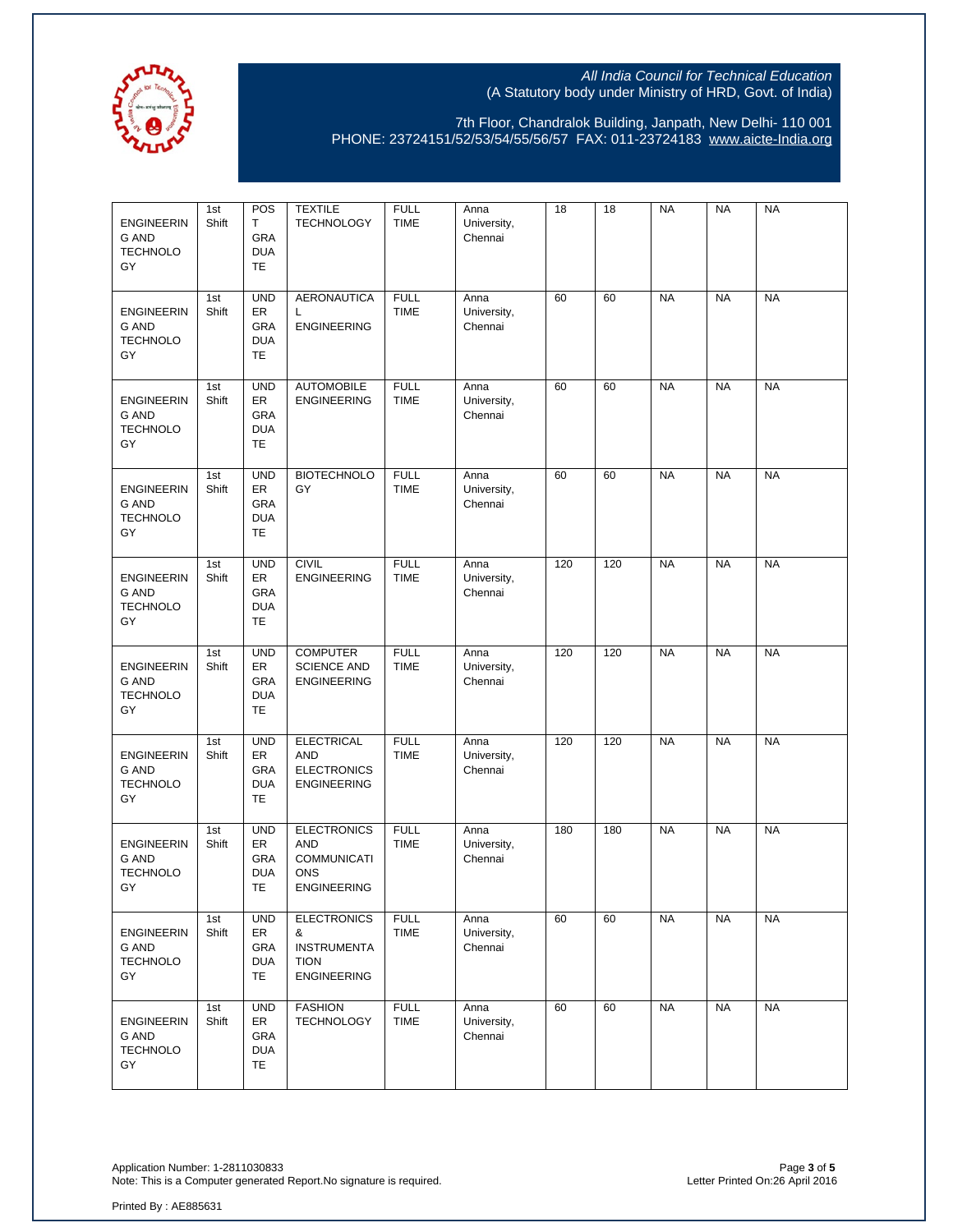

7th Floor, Chandralok Building, Janpath, New Delhi- 110 001 PHONE: 23724151/52/53/54/55/56/57 FAX: 011-23724183 [www.aicte-India.org](http://www.aicte-india.org/)

| <b>ENGINEERIN</b><br><b>G AND</b><br><b>TECHNOLO</b><br>GY | 1st<br>Shift | <b>UND</b><br>ER<br><b>GRA</b><br><b>DUA</b><br>TE               | <b>INFORMATION</b><br><b>TECHNOLOGY</b>                           | <b>FULL</b><br><b>TIME</b> | Anna<br>University,<br>Chennai | 60  | 60  | <b>NA</b> | <b>NA</b> | <b>NA</b> |
|------------------------------------------------------------|--------------|------------------------------------------------------------------|-------------------------------------------------------------------|----------------------------|--------------------------------|-----|-----|-----------|-----------|-----------|
| <b>ENGINEERIN</b><br><b>G AND</b><br><b>TECHNOLO</b><br>GY | 1st<br>Shift | <b>UND</b><br>ER<br>GRA<br><b>DUA</b><br><b>TE</b>               | <b>MECHANICAL</b><br><b>ENGINEERING</b>                           | <b>FULL</b><br><b>TIME</b> | Anna<br>University,<br>Chennai | 180 | 180 | <b>NA</b> | <b>NA</b> | <b>NA</b> |
| <b>ENGINEERIN</b><br><b>G AND</b><br><b>TECHNOLO</b><br>GY | 1st<br>Shift | <b>UND</b><br><b>ER</b><br><b>GRA</b><br><b>DUA</b><br><b>TE</b> | <b>MECHATRONIC</b><br>S                                           | <b>FULL</b><br><b>TIME</b> | Anna<br>University,<br>Chennai | 60  | 60  | <b>NA</b> | <b>NA</b> | <b>NA</b> |
| <b>ENGINEERIN</b><br><b>G AND</b><br><b>TECHNOLO</b><br>GY | 1st<br>Shift | <b>UND</b><br><b>ER</b><br><b>GRA</b><br><b>DUA</b><br><b>TE</b> | <b>TEXTILE</b><br><b>TECHNOLOGY</b>                               | <b>FULL</b><br><b>TIME</b> | Anna<br>University,<br>Chennai | 60  | 60  | <b>NA</b> | <b>NA</b> | <b>NA</b> |
| MANAGEME<br><b>NT</b>                                      | 1st<br>Shift | POS<br>T<br><b>GRA</b><br><b>DUA</b><br><b>TE</b>                | <b>MASTERS IN</b><br><b>BUSINESS</b><br><b>ADMINISTRATI</b><br>ON | <b>FULL</b><br><b>TIME</b> | Anna<br>University,<br>Chennai | 180 | 180 | <b>NA</b> | <b>NA</b> | <b>NA</b> |
| <b>MCA</b>                                                 | 1st<br>Shift | POS<br>$\mathsf{T}$<br>GRA<br><b>DUA</b><br><b>TE</b>            | <b>MASTERS IN</b><br><b>COMPUTER</b><br><b>APPLICATIONS</b>       | <b>FULL</b><br><b>TIME</b> | Anna<br>University,<br>Chennai | 60  | 60  | <b>NA</b> | <b>NA</b> | <b>NA</b> |

The above mentioned approval is subject to the condition that KUMARAGURU COLLEGE OF TECHNOLOGY shall follow and adhere to the Regulations, guidelines and directions issued by AICTE from time to time and the undertaking / affidavit given by the institution along with the application submitted by the institution on portal.

In case of any differences in content in this Computer generated Extension of Approval Letter, the content/information as approved by the Executive Council / General Council as available on the record of AICTE shall be final and binding.

Strict compliance of Anti-Ragging Regulation:- Approval is subject to strict compliance of provisions made in AICTE Regulation notified vide F. No. 37-3/Legal/AICTE/2009 dated July 1, 2009 for Prevention and Prohibition of Ragging in Technical Institutions. In case Institution fails to take adequate steps to Prevent Ragging or fails to act in accordance with AICTE Regulation or fails to punish perpetrators or incidents of Ragging, it will be liable to take any action as defined under clause 9(4) of the said Regulation.

#### **Note: Validity of the course details may be verified at www.aicte-india.org**

 **Dr. Avinash S Pant Vice - Chairman, AICTE**

Copy to:

Application Number: 1-2811030833 Page **4** of **5** Note: This is a Computer generated Report.No signature is required.